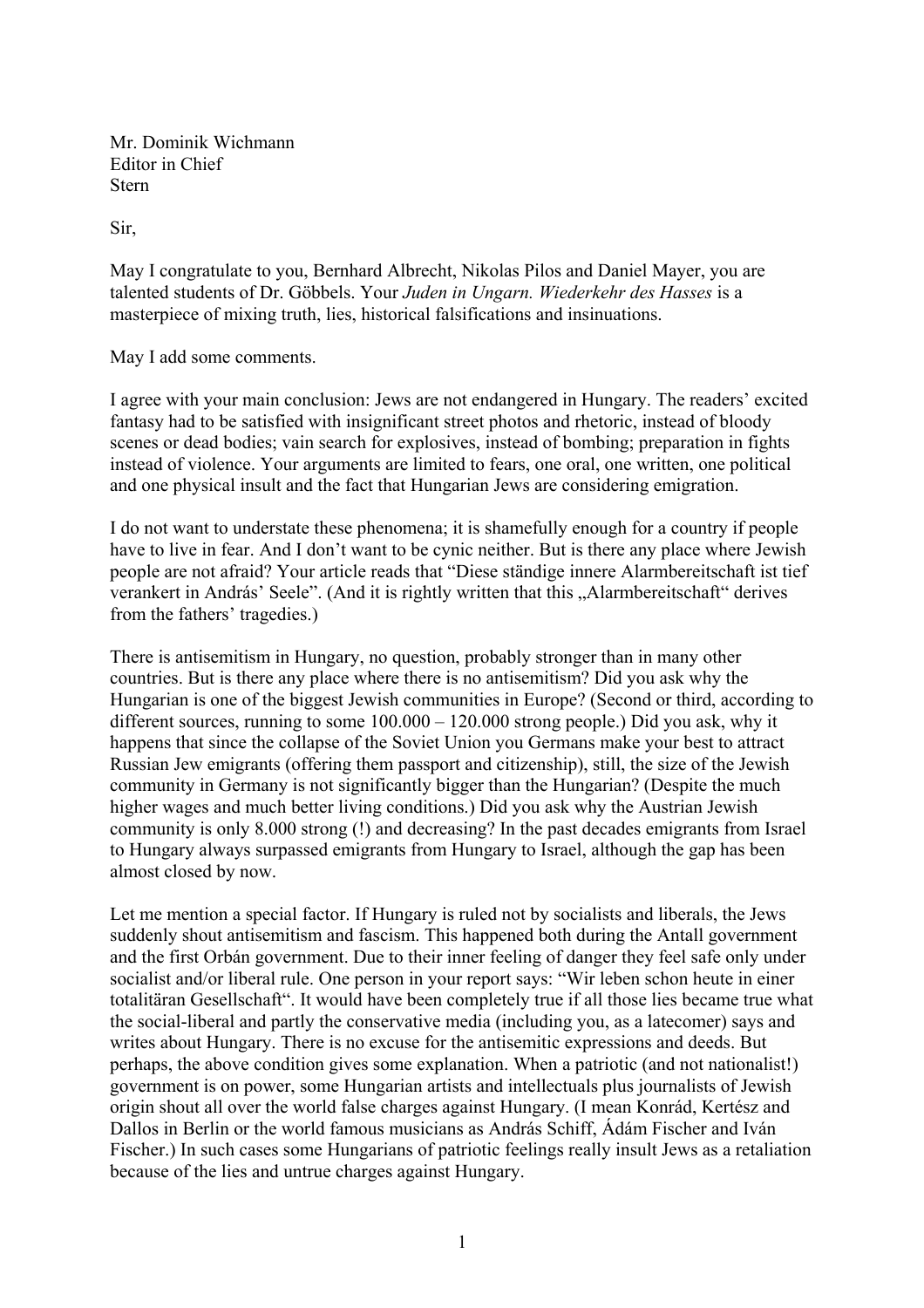Mr. Wichman, your article is rather onesided. Why didn't you ask e.g. the Hungarian Jewish Association, or, e.g. the Embassy of Israel in Budapest? Why didn't you try to divide subconscious fear from realistic fear? Your main argument is the growing threat of the "Jobbik". You refer to a 20 per cent share of this party in the public opinion polls. This is a CAPITAL LIE, Sir. You will not find higher than 7-8 per cents in the total electorate, and 14- 15 per cent in the decisive voters in any sources. Besides, Jobbik is permanently declining. I don't think that Stern were professionally so poor. My answer is this: your aim was not to write a fact-based article about the topic, but a piece which proves your preconception. Your aim was to write an article which blames Hungary. I would be ashamed of this.

I do not doubt that those fears and laments voiced by the interviewed people were not true. But besides these subjective feelings (I repeat, I accept them) many arguments which refer to facts, are false. I repeat, Sir, many arguments of the paper ARE FALSE! Therefore I cannot undertake to reveal all of them. I shall concentrate on your falsification of history.

As arguments for the present are rather poor, you added great pieces of historical falsifications to "enrich" the text. It reads: "Die meisten [Holocaustopfer in Ungarn] wurden im Vernichtungslager Auschwitz ermordert, deportiert mit Unterstützung der eigenen Landsleute, die unter dem Staatschef Miklós Horthy und später dem Marionettenregime der Pfeilkreuzler mit dem deutschen Besatzern kollaborierten". This is a real Göbbelsian formulation, because although formally it is rue, as to the substance, the whole sentence is a total lie. In 19th March 1944 Hungary was occupied by the Germans in the way that Horthy had been invited by Hitler for talks in Klessheim and in the meantime Hitler started the German troops against Hungary. Before this no one Jew had been deported! Deportations were started by the Germans after the country had been occupied. But when during summer of that year the so called "Auschwitz report" appeared and revealed what happened with the Jews in the camps, Horthy suddenly stopped deportations.<sup>1</sup> As a result the ghetto of Budapest and the many Jews who escaped there from the countryside had been saved. Their number was estimated to 280.000 some people! The Pfeilkreuzlers were put in power by the Germans after Horthy's intention to jump out from the war failed. Of course, Hungarian authorities are also responsible in the sense that they collaborated with the Germans; helped to collect and transport the Jews. In Eastern Europe it was Hungary who kept its independence from the Germans for the latest times. It should be clearly seen: had Horthy not followed this policy, the whole Hungarian Jewish community would have been lost. (Here you have the explanation, why are there so many Jews living in Hungary.)

The report readily accommodates the well known and frequently repeated charge: "In Ungarn habe es nie eine Aufarbeitung der Nazizeit gegeben"… "schieben viele die Schuld auf die Deutschen". Those who are restlessly echoing this charge, should like Hungary to acknowledge that the regime between the two world wars was a fascist one, headed by Horthy as a fascist dictator. The problem is that during Horthy both communist and fascist parties were outlawed, their leaders imprisoned and Horthy was not a war criminal. He was summoned to in Nürnberg not as a suspect but as a witness in the process against Veesenmayer.

1

<sup>&</sup>lt;sup>1</sup> You may argue that he should have known earlier what happened in the lagers. If yes, the allies also should have known it; why they did not do anything against it, e.g. bombing railway tracks which led to the Vernichtunglagers. You also may argue that Horthy stopped deportations due to other reasons. Anyhow, the deportations were stopped, due to any reason.